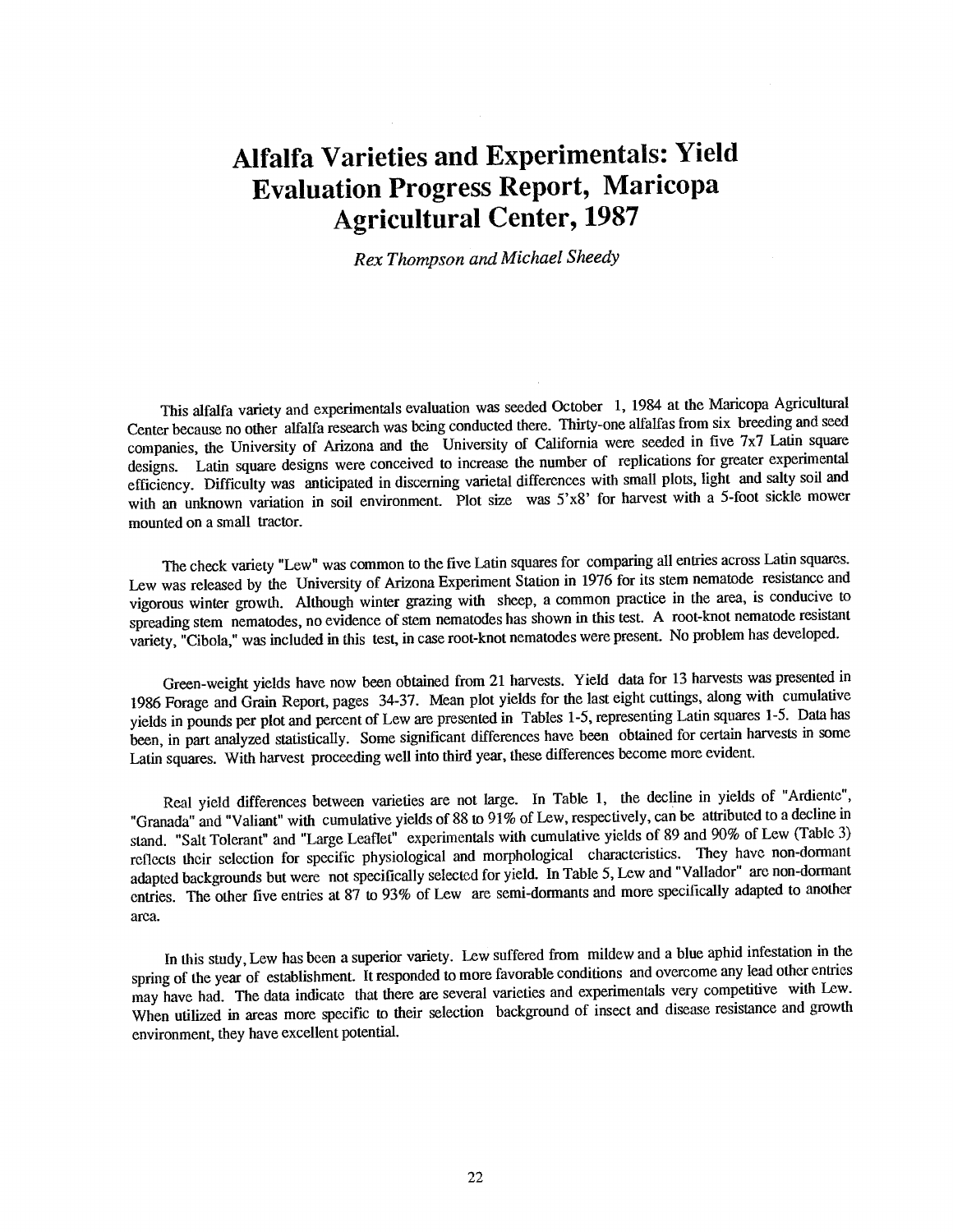Table 1. Yield comparisons for 8 harvests of 7 alfalfas in 1986 -87 and data summary after 4 harvests, 13 harvests and 21 harvests.

Table 1. Yield comparisons for 8 harvests of 7 alfalfas in 1986-87 and data summary after 4 harvests, 13 harvests and 21 harvests. 1986-87 mean yields of green hay in lbs per plot<sup>1/</sup><br>:-19 9-22 10-28 1-16 3-29 5-4 : 6-5 : 7-6 Variety Source 8-19 9-22 10-28 1-16<br>Tew(ck) U of A : 11.4a 9.2a 8.4a 9.8a Lew(ck) U of A - 11.4a 9.2a 8.4a 9.8a 18.7a 16.3a 18.5a 14.6a<br>MS-LHT U of A - 11.7a 9.0a 8.5a 9.7a 17.5ab 15.6ab 18.1a 13.7ab MS -LHT U of A 11.7a 9.Oa 8.5a 9.7a 17.5aó 15.6aó 18.1a 13.7aó 5929 Pioneer 9.4ab 5.7b 7.5abc 9.4a 17.2ab 15.7aó 18.1a 13.3abc Cibola U of C 8.9aó 7.4ab 6.9bcd 9.4a 17.8ab 15.0ab 17.1ab 13.5abc Valiant Valley 8.5b 7.2ab 6.6cd 8.0ab 16.8ab 14.6b 15.4b 13.1abe<br>Granada NAPB 8.4b 6.9ab 6.7cd 8.1ab 16.7ab 14.3b 15.9b 11.9bc Granada NAPB 8.4b 6.9ab 6.7cd 8.1ab 16.7ab 14.3b 15.9b 11.9bo<br>Ardiente Ferry-Morris 7.3b 6.2ab 5.9d 7.0b 16.6b 14.1b 15.2b 11.4c Ardiente Ferry-Morris 7.3b 6.2ab 5.9d Cumulative green hay yields After 4 harvests After 13 harvests After 21 harvests<br>lbs/plot 3/Lew lbs/plot 3/Lew lbs/plot 3/Lew lbs/plot %/Lew lbs/plot %/Lew lbs/plot %/Lew 159.9 100 % 276.8 100 Lew(ck) U of A 50.9 100 169.9 100. 276.8 100 MS-LHT U of A 53.7 106 167.7 99 271.5 98 5929 Pioneer 52.7 104 165.7 98 262.0 95 Cibola U of C 53.9 106 164.9 97 260.9 94 Valiant Valley  $-$  51.9 102 161.8 95 252.0 91 Granada NAPB 53.7 106 159.0 94 247.9 90 Ardiente Ferry-Morris 55.4 109 159.0 94 242.7 88

1/ Mean yields within cuttings followed by the same letter are not significantly different (P=0.05) by Tukey's Multiple Range Test.

(1) 1548 -15  $\tilde{g} \neq \tilde{g}_0$ 

 $\tau,\tau_c\equiv\sqrt{3}$ 

23

 $\sim$   $\pm$ 

 $\sqrt{2}$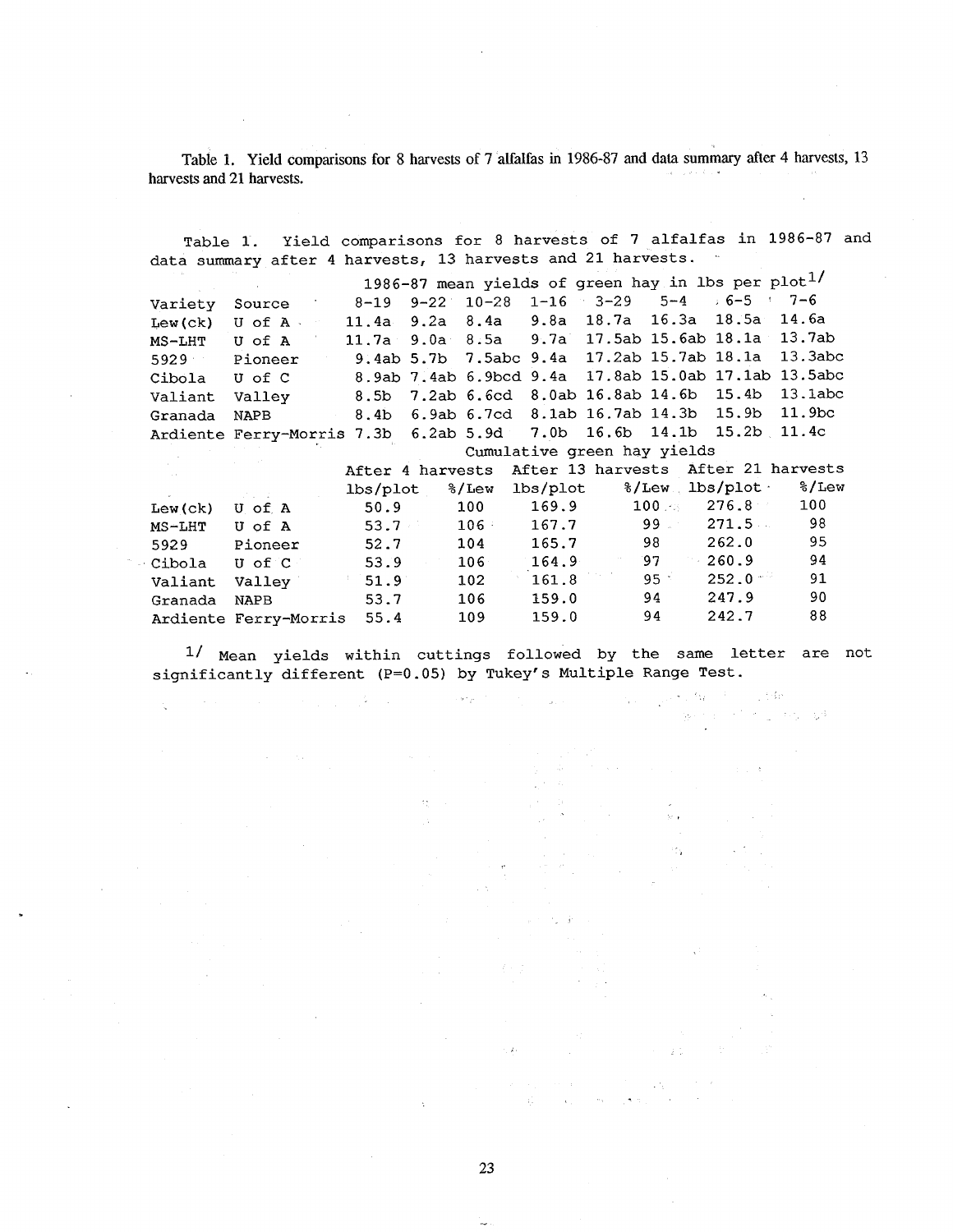Table 2. Yield comparisons for 8 harvests of 7 alfalfas in 1986-87 and data summary after 4 harvests, 13 harvests and 21 harvests.

| 1986-87 Mean yields of green hay in lbs per plot $\frac{1}{2}$ |        |                                        |                  |                            |              |                     |         |  |  |  |  |
|----------------------------------------------------------------|--------|----------------------------------------|------------------|----------------------------|--------------|---------------------|---------|--|--|--|--|
| Variety                                                        | Source | $8 - 19$                               | 9-22 10-28       | $1 - 16$<br>$3 - 29$       | $5 - 4$      | 6-5                 | $7 - 6$ |  |  |  |  |
| Lew                                                            | U of A | 12.3a                                  | $9.5a$ $9.0a$    | 9.5a<br>17.6a              | 15.5a        | 17.8a               | 14.4a   |  |  |  |  |
| Pierce                                                         | NK.    | 11.7ab<br>8.1 <sub>b</sub>             | 7.6b             | 8.2 <sub>bc</sub><br>17.5a | 14.5ab 16.1b |                     | 13.4a   |  |  |  |  |
| Maxidor                                                        | NK     | 10.7 <sub>bc</sub>                     | $8.1b$ $7.8b$    | 8.9ab<br>17.6a             | 14.7ab 15.9b |                     | 13.2a   |  |  |  |  |
| 83-587                                                         | NK.    | 10.3c                                  | $8.0b$ 7.8b      | 9.1ab<br>17.5a             | 14.2ab 16.4b |                     | 13.4a   |  |  |  |  |
| $83 - 585$                                                     | NK     | 11.7ab<br>8.1 <sub>b</sub>             | 7.8 <sub>b</sub> | 7.8c<br>17.0a              |              | 14.7ab 16.6ab 13.5a |         |  |  |  |  |
| 83-586                                                         | NK     | 10.8 <sub>bc</sub><br>7.9 <sub>b</sub> | 7.6b             | 8.5bc 17.1a 14.3ab 15.6b   |              |                     | 12.9a   |  |  |  |  |
| Cuf 101                                                        | U of C | 10.5 <sub>bc</sub><br>7.6b             | 7.6b             | 8.6ab 16.8a 14.0b 15.4b    |              |                     | 12.9a   |  |  |  |  |
|                                                                |        | Cumulative green hay yields            |                  |                            |              |                     |         |  |  |  |  |
|                                                                |        | lbs/plot                               | %/Lew            |                            |              |                     | %/Lew   |  |  |  |  |
| Lew                                                            | U of A | 59.3                                   | 100              | 171.8                      | 100          | 277.4               | 100     |  |  |  |  |
| Pierce                                                         | NK.    | 61.4                                   | 104              | 170.4                      | 99           | 267.5               | 96      |  |  |  |  |
| Maxidor                                                        | NK.    | 58.8                                   | 99               | 166.0                      | 97           | 262.9               | 95      |  |  |  |  |
| 83-587                                                         | NK.    | 58.8                                   | 99               | 165.6                      | 96           | 262.3               | 95      |  |  |  |  |
| $83 - 585$                                                     | NK.    | 58.0                                   | 98               | 164.8                      | 96           | 262.0               | 94      |  |  |  |  |
| 83-586                                                         | NK     | 57.6                                   | 97               | 164.2                      | 96           | 258.9               | 93      |  |  |  |  |
| Cut 101                                                        | U of C | 57.4                                   | 97               | 163.1                      | 95           | 256.5               | 92      |  |  |  |  |

1/ Mean yields within cuttings followed by the same letter are not significantly different (P=0.05) by Tukey's Multiple Range Test.

Table 3. Yield comparisons for 8 harvests of 7 alfalfas in 1986 -87 and data summary after 4 harvest, 13 harvests and 21 harvests.

|                     |                |        |                       |             |                                                                                                                                                                                                                                 |            | 1986-87 Mean yields of green hay in lbs per $plot^{1/}$ |                 |       |                                                      |
|---------------------|----------------|--------|-----------------------|-------------|---------------------------------------------------------------------------------------------------------------------------------------------------------------------------------------------------------------------------------|------------|---------------------------------------------------------|-----------------|-------|------------------------------------------------------|
| Variety Source 8-19 |                |        |                       | $9 - 22$    |                                                                                                                                                                                                                                 |            | $10-28$ 1-16 3-29 5-4 6-5                               |                 |       | $7 - 6$                                              |
| BAR                 |                |        | $U$ of A $12.2a$ 9.1a |             |                                                                                                                                                                                                                                 | 9.2a 10.0a |                                                         |                 |       | 18.6a 16.0a 17.6a 13.8a                              |
| Lew                 |                |        | U of A 12.3a 8.9ab    |             |                                                                                                                                                                                                                                 | 8.7ab 9.0b |                                                         |                 |       | 17.6ab 15.4a 17.7a 14.5a                             |
| $83 - 706$          |                | NK     |                       | 12.3a 8.8ab |                                                                                                                                                                                                                                 |            |                                                         |                 |       | 8.7ab 8.4b 16.4bc 14.5ab 16.5a 13.7ab                |
| $82 - 693$          |                | NK.    |                       |             |                                                                                                                                                                                                                                 |            |                                                         |                 |       | 12.0a 8.4b 7.9c 7.6c 16.1cd 15.2a 17.1a 13.7ab       |
| 83-705              |                | NK     |                       |             |                                                                                                                                                                                                                                 |            |                                                         |                 |       | 12.1a 8.5ab 8.0bc 7.8c 17.0bc 15.0a 17.0a 11.3b      |
| 82-692 NK           |                |        |                       |             |                                                                                                                                                                                                                                 |            |                                                         |                 |       | 11.5a 7.7b 7.5c 7.8c 16.6bc 15.0a 16.5a 13.2ab       |
| MEX-SON U of A      |                |        |                       |             |                                                                                                                                                                                                                                 |            |                                                         |                 |       | 11.9a 8.4b 7.9c 7.8c 14.8d 13.0b 14.9b 12.5ab        |
|                     |                |        |                       |             |                                                                                                                                                                                                                                 |            | Cumulative green hay yields                             |                 |       |                                                      |
|                     |                |        |                       |             |                                                                                                                                                                                                                                 |            |                                                         |                 |       | after 4 harvests after 13 harvests after 21 harvests |
|                     |                |        |                       |             |                                                                                                                                                                                                                                 |            | lbs/plot %/Lew lbs/plot %/Lew lbs/plot                  |                 |       | %/Lew                                                |
| BAR                 |                | U of A | 58.9                  |             | 102                                                                                                                                                                                                                             | 170.1      |                                                         |                 | 276.6 | 101                                                  |
| Lew                 |                | U of A | 58.0                  |             | 100 - 100 - 100 - 100 - 100 - 100 - 100 - 110 - 110 - 110 - 110 - 110 - 110 - 110 - 110 - 110 - 110 - 110 - 110 - 110 - 110 - 110 - 110 - 110 - 110 - 110 - 1110 - 1110 - 1110 - 1110 - 1110 - 1110 - 1110 - 1110 - 1110 - 1110 | 168.7      |                                                         | $100$ and $100$ | 272.8 | 100                                                  |
| 83-706              |                | NK     | 61.2                  |             | 106                                                                                                                                                                                                                             | 172.0      |                                                         | 102             | 270.9 | 99                                                   |
| $82 - 693$          |                | NK     | 57.9                  |             | 100                                                                                                                                                                                                                             | 167.7      | 99                                                      |                 | 265.7 | 97                                                   |
| 83-705              |                | NK     | 58.1                  |             | 100                                                                                                                                                                                                                             | 167.6      |                                                         | 99              | 264.3 | 97                                                   |
| 83-692              | N <sub>K</sub> |        | 58.5                  |             | 100                                                                                                                                                                                                                             | 162.2      | 96                                                      |                 | 258.0 | 95                                                   |
| MEX-SON             | U of A         |        | 57.2                  |             | 99                                                                                                                                                                                                                              | 160.6      | 95                                                      |                 | 251.8 | 92                                                   |

1/ Mean yields within cuttings followed by the same letter are not significantly different (P=0.05) by Tukey's Multiple Range Test.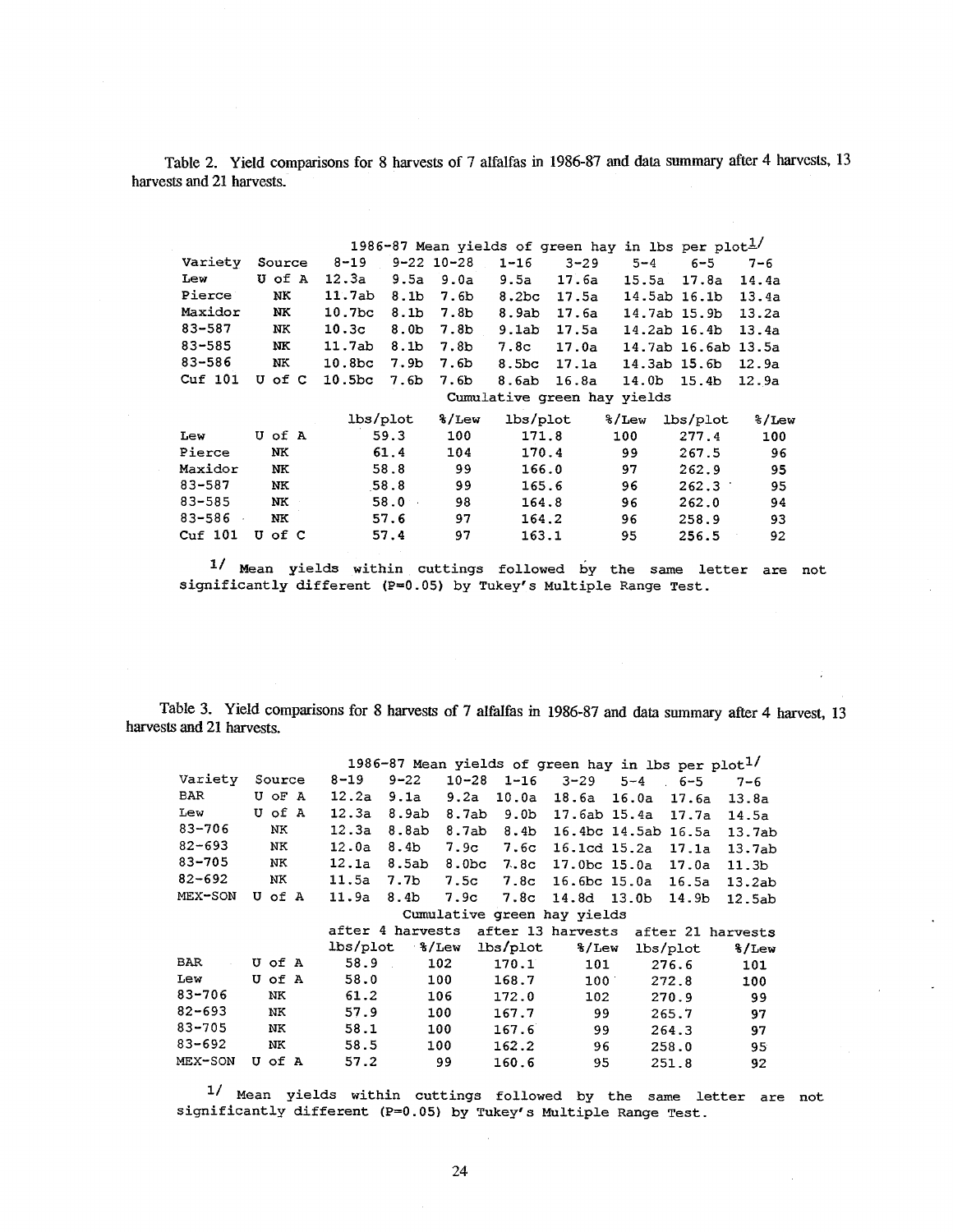Table 4. Yield comparisons for 8 harvests of 7 alfalfas in 1986 -87 and data summary after 4 harvests, 13 harvests and 21 harvests.

|                                                                       |              | 1986-87 Mean yields of green hay in lbs per plot $\frac{1}{2}$ |           |                                                                                                                                                                                                                                 |       |     |                                       |                                                      |         |
|-----------------------------------------------------------------------|--------------|----------------------------------------------------------------|-----------|---------------------------------------------------------------------------------------------------------------------------------------------------------------------------------------------------------------------------------|-------|-----|---------------------------------------|------------------------------------------------------|---------|
| Variety                                                               | Source 8-19  |                                                                |           |                                                                                                                                                                                                                                 |       |     |                                       |                                                      | $7 - 6$ |
| Lew                                                                   | U of A 12.2a |                                                                | 9.1a 8.8a |                                                                                                                                                                                                                                 |       |     | 9.0a 17.5a 15.8a 17.4a 13.8a          |                                                      |         |
| Mesa Sirsa                                                            |              | Pioneer 12.3a 8.9a 8.4ab 8.1b 16.4ab 15.9a 17.3ab 13.3a        |           |                                                                                                                                                                                                                                 |       |     |                                       |                                                      |         |
| P972                                                                  |              | U of A 11.2ab                                                  | 7.9c      |                                                                                                                                                                                                                                 |       |     | 8.0ab 8.2ab 17.5a 15.1ab 17.0ab 13.3a |                                                      |         |
| 83T57-2                                                               | <b>MT</b>    | 11.8ab 7.7c 7.7ab 7.9b 16.6ab 14.7abc 16.4ab 13.2a             |           |                                                                                                                                                                                                                                 |       |     |                                       |                                                      |         |
| $83T51 - 2$                                                           | WL           | 10.7b 7.9c 7.7bc 8.2ab 16.4ab 14.9abc 16.5ab 13.7a             |           |                                                                                                                                                                                                                                 |       |     |                                       |                                                      |         |
| Salt Tolerant U of A 11.3ab 8.2bc 7.2c 7.9b 14.8c 13.8c 16.2ab 12.9a  |              |                                                                |           |                                                                                                                                                                                                                                 |       |     |                                       |                                                      |         |
| Large Leaflet U of A 11.2ab 8.6ab 8.3ab 7.7b 14.9c 14.3bc 15.9b 12.5a |              |                                                                |           |                                                                                                                                                                                                                                 |       |     |                                       |                                                      |         |
|                                                                       |              | Cumulative green hay yields                                    |           |                                                                                                                                                                                                                                 |       |     |                                       |                                                      |         |
|                                                                       |              |                                                                |           |                                                                                                                                                                                                                                 |       |     |                                       | after 4 harvests after 13 harvests after 21 harvests |         |
|                                                                       |              | lbs/plot                                                       |           |                                                                                                                                                                                                                                 |       |     |                                       |                                                      | 8/Lew   |
| Lew                                                                   | U of A       | 60.8                                                           | 100 -     |                                                                                                                                                                                                                                 | 173.0 | 100 |                                       | 276.6                                                | 100     |
| Mesa Sirsa                                                            | Pioneer      | 61.0                                                           |           | 100 - 100 - 100 - 100 - 100 - 100 - 100 - 100 - 100 - 100 - 100 - 100 - 100 - 100 - 100 - 100 - 100 - 100 - 100 - 100 - 100 - 100 - 100 - 100 - 100 - 100 - 100 - 100 - 100 - 100 - 100 - 100 - 100 - 100 - 100 - 100 - 100 - 1 | 169.1 | 98  |                                       | 269.7                                                | 98      |
| P572                                                                  | U of A       | 63.7                                                           |           | 105                                                                                                                                                                                                                             | 171.2 | 99  |                                       | 269.4                                                | 97      |
| $83T57 - 2$                                                           | <b>WL</b>    | 63.9                                                           | 105       |                                                                                                                                                                                                                                 | 168.5 | 97  |                                       | 264.5                                                | 96      |
| 83T51-22                                                              | <b>WL</b>    | 64.4                                                           | 106       |                                                                                                                                                                                                                                 | 167.6 | 97  |                                       | 263.6                                                | 95      |
| Salt Tolerant U of A 56.6                                             |              |                                                                | 93        |                                                                                                                                                                                                                                 | 157.7 | 91  | 250.0                                 |                                                      | 90      |
| Large Leaflet U of A                                                  |              | 54.5                                                           | 90        |                                                                                                                                                                                                                                 | 153.7 | 88  | 246.9                                 |                                                      | 89      |

1/ Mean yields within cuttings followed by the same letter are not significantly different (P=0.05) by Tukey's Multiple Range Test.

 $\ddot{\phantom{1}}$